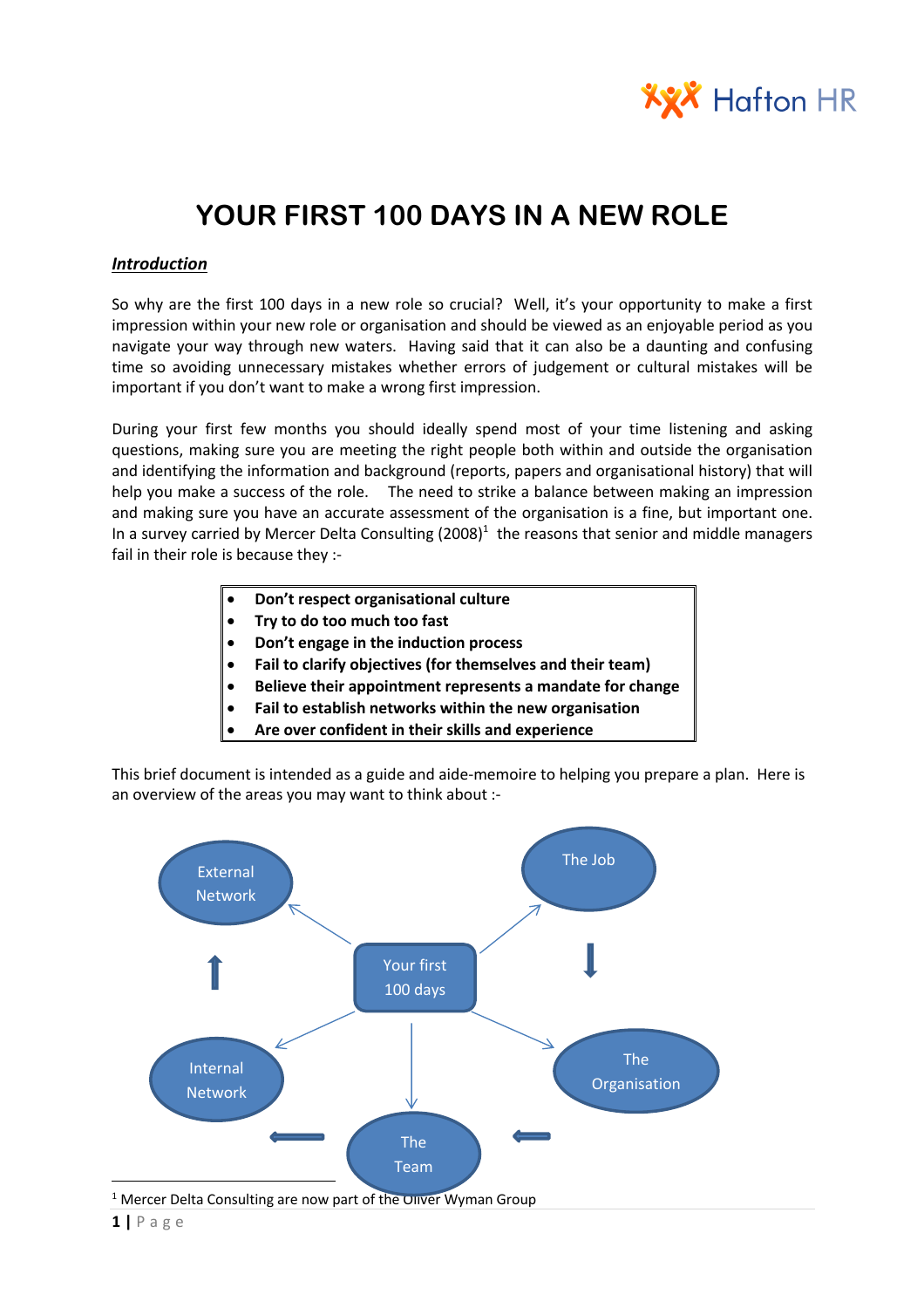

#### *Getting to grips with the Job*

- What induction plans have been made for you? And if no induction plan what should your induction plan look like? Who should you be meeting? If there is induction training - is it any good? You may wish to give feedback so that it can be improved in future
- What background documents should you read as part of the handover? Are there any recent strategy plans, cross organisational reports that you should know about which relate directly to your role?
- Make sure your boss is clear with you about your mandate and the reason you've been appointed. Are there any specific priorities?
- Get to know your boss. What is their management style? How do they take on information? How often do they want to be kept informed?
- Identify and make a note of some quick wins you would like to achieve in your role
- Don't get dragged into the detail too soon. Your new colleagues will have lots of detailed things they want you to fix. Some of them might be part of your quick wins but you may need to push back rather than make them a priority.
- What learning/skills do you need to strengthen? Make sure you signal this with your manager and that you have a proposal of how this could be achieved.
- Think about the vision for your role and the team you are managing? What's going to be different? Keep returning to this during your first 100 days as it will be important to communicate this to colleagues, your internal network and your team once you are established.

# *Getting to grips with the Organisation*

- Make a note of all the things you observe that seem antiquated, time-consuming, or just down right odd. This might be about organisational culture, systems & processes, or the structure. You don't need to act on them straightaway but they will seem less strange when you become part of the organisation. It will be important to refer back to these notes at the end of your 100 days.
- Listen to all ideas (and moans) whether you agree with them or not. Again it is worth noting them and seeing what themes emerge.
- Don't believe everything on face value. Well-meaning colleagues will tell you all sorts of the organisational myths and gossip. Take the time to get the evidence and find out if they are really true
- What recent organisational reports should you read (strategic plan, annual reports, articles and memorandum of association)?

# *Building Relationships - internal network and coalitions*

- Who are the immediate colleagues you will need to collaborate with? Who are the key influencers and blockers in the organisation and why?
- Who are the other internal key players you will need to influence?